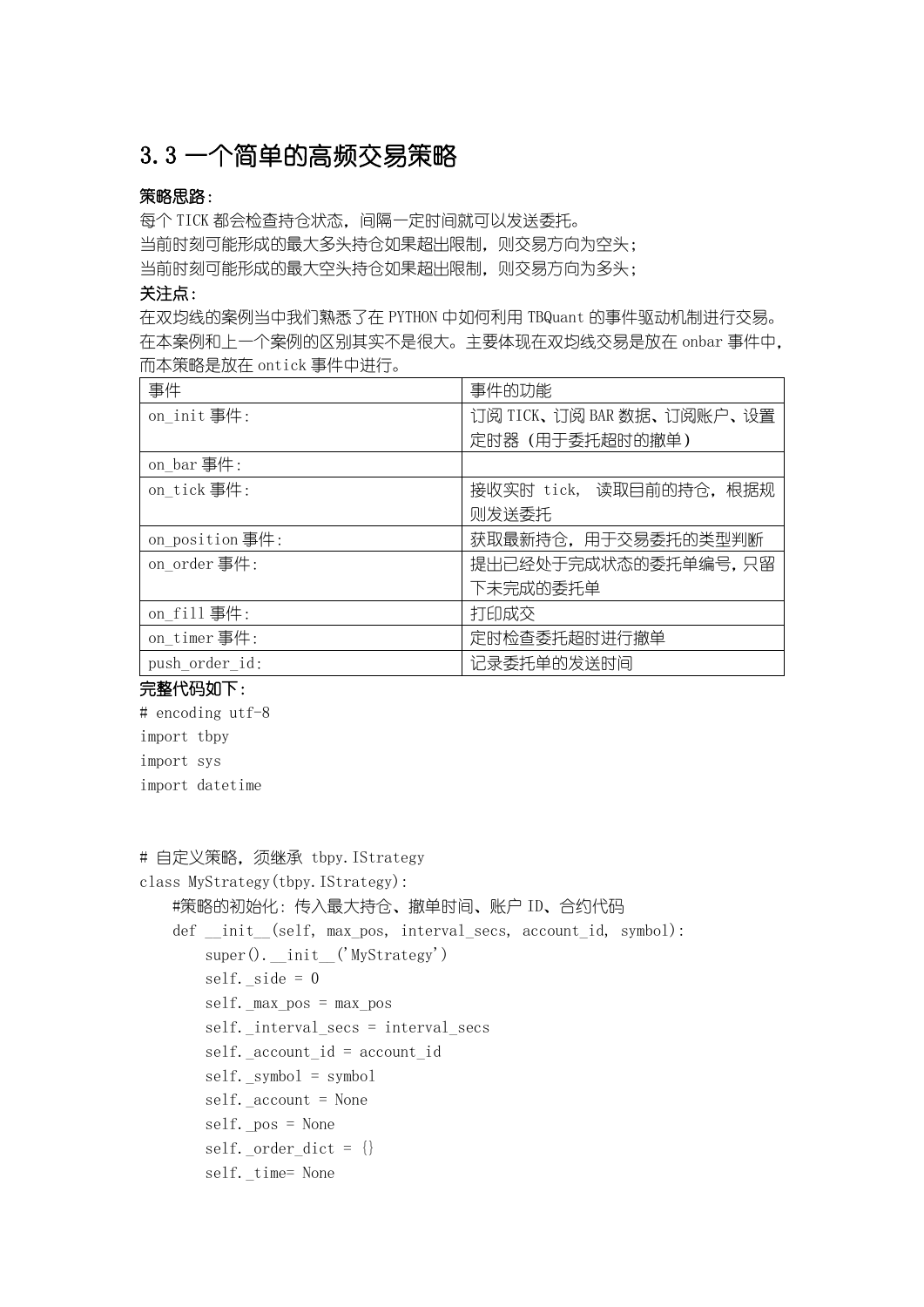```
 pass
   def \_\del{del}(\text{self}): pass
   # 初始化事件函数: 订阅 TICK、订阅账户、设置定时器、读取初始仓位
   def on init(self, context):
        ret = context.subscribe_tick(symbol=self._symbol)
        if ret is not None:
            print(ret)
             tbpy.exit()
       self. account = context. subscribe account (account id=self. account id)
        if self._account is None:
           print(tbpy.get last err())
             tbpy.exit()
       context.create_timer(interval_millsecs=2*100)
       self. pos = self. _account.get_position(symbol=self. _symbol)
       print('on init success.')
    # BAR 事件函数
   def on bar(self, context, bars, symbol, flag):
        pass
   # TICK 事件函数: 读取目前的持仓, 根据规则发送委托。
    def on tick(self, context, tick):
       if self. time is not None and (datetime.datetime.now()
self._time).seconds <= self._interval_secs:
            return
        l_up_pos = self._pos.l_current_volume + self._pos.l_active_volume -
self. pos. 1 active close volume
        s_up_pos = self._pos.s_current_volume + self._pos.s_active_volume -
self. pos.s active close volume
        if l_up_pos >self._max_pos:
           self. side = -1if s up pos >self. max pos:
           self. side = 1 if self._side > 0:
            if s up pos == 0:
               self.push_order_id(self._account.buy(symbol=tick.symbol,
volume=1, price=tick.last))
            elif self. pos.s current volume > 0:
               self.push_order_id(self._account.buy2cover(symbol=tick.symbol,
volume=1, price=tick.last))
```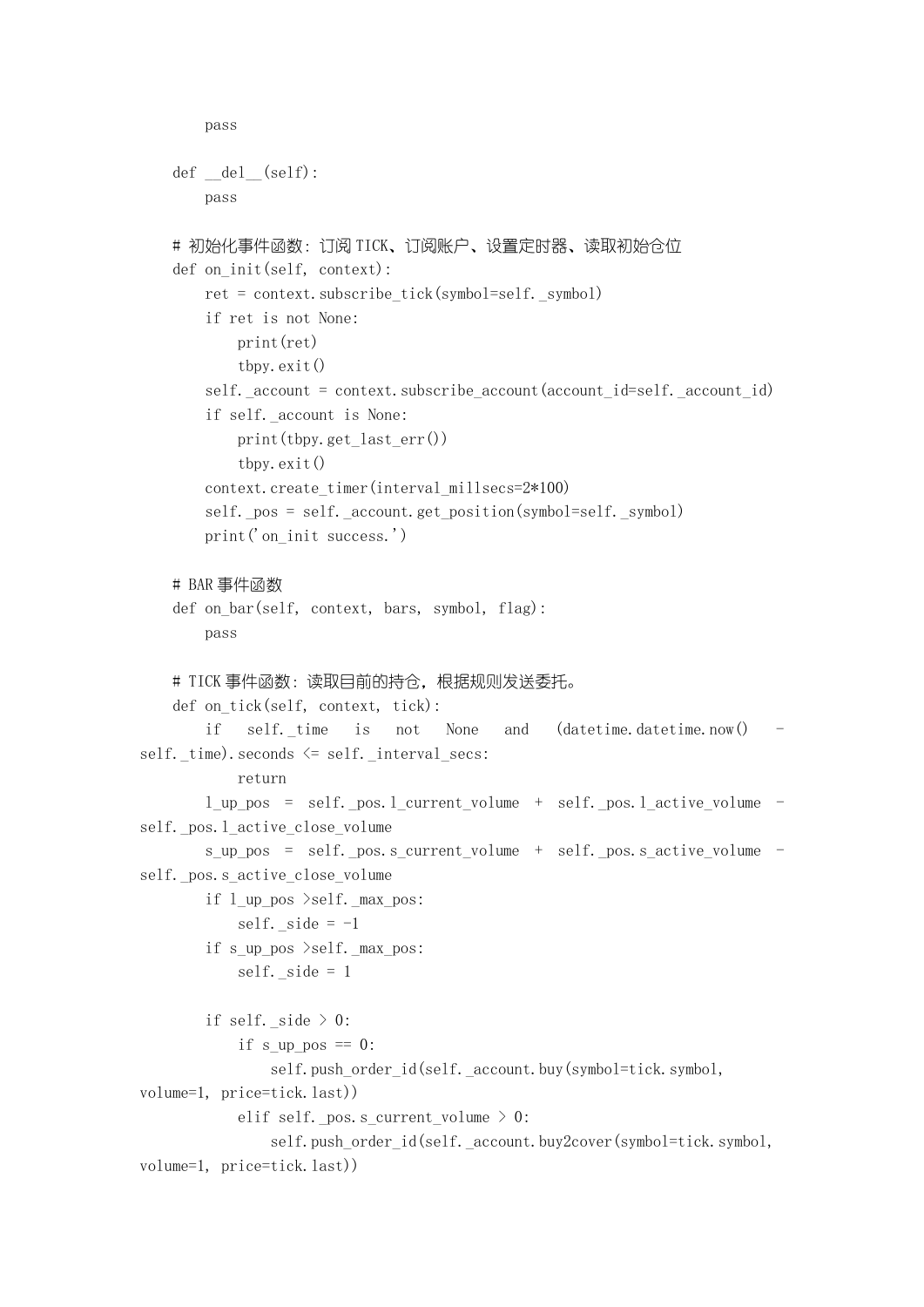```
 else:
           if 1 up pos == 0:
               self.push_order_id(self._account.sell2short(symbol=tick.symbol,
volume=1, price=tick.last))
           elif self. pos.l current volume > 0:
               self.push_order_id(self._account.sell(symbol=tick.symbol,
volume=1, price=tick.last))
       self. _ time = datetime.datetime.now()
    # 持仓事件函数;读取最新持仓
   def on position(self, context, pos):
        print(pos)
       self. pos = pos
   # 委托事件函数: 剔除已经处于完成状态的委托单编号, 只留下未完成的委托单
   def on order(self, context, order):
        print(order)
       if order. status == tbpy. OrderStatus. NewReject or order. status ==tbpy.OrderStatus.AllFill or \
                       order.status == tbpy.OrderStatus.Canceled or 
order.status == tbpy.OrderStatus.CanceledFill:
            self._order_dict.pop(order.order_id)
    # 成交事件函数:打印成交
   def on fill(self, context, fill):
        print(fill)
        pass
    # 定时器事件函数:委托超时撤单
   def on timer(self, context, id, millsecs):
       now_time = datetime.datetime.now() for key, value in self._order_dict.items():
           if (now time - value).seconds >= self. interval secs:
               self. account.cancel order(order id=key)
   #push_order_id:记录委托单的发送时间
   def push order id(self, order id list):
       send time = datetime.datetime.now()
        for id in order_id_list:
           self. order dict[id] = send time
if name == 'main ':
    # TBPY 模块初始化
   ret = tbpy. init() if ret is False:
```